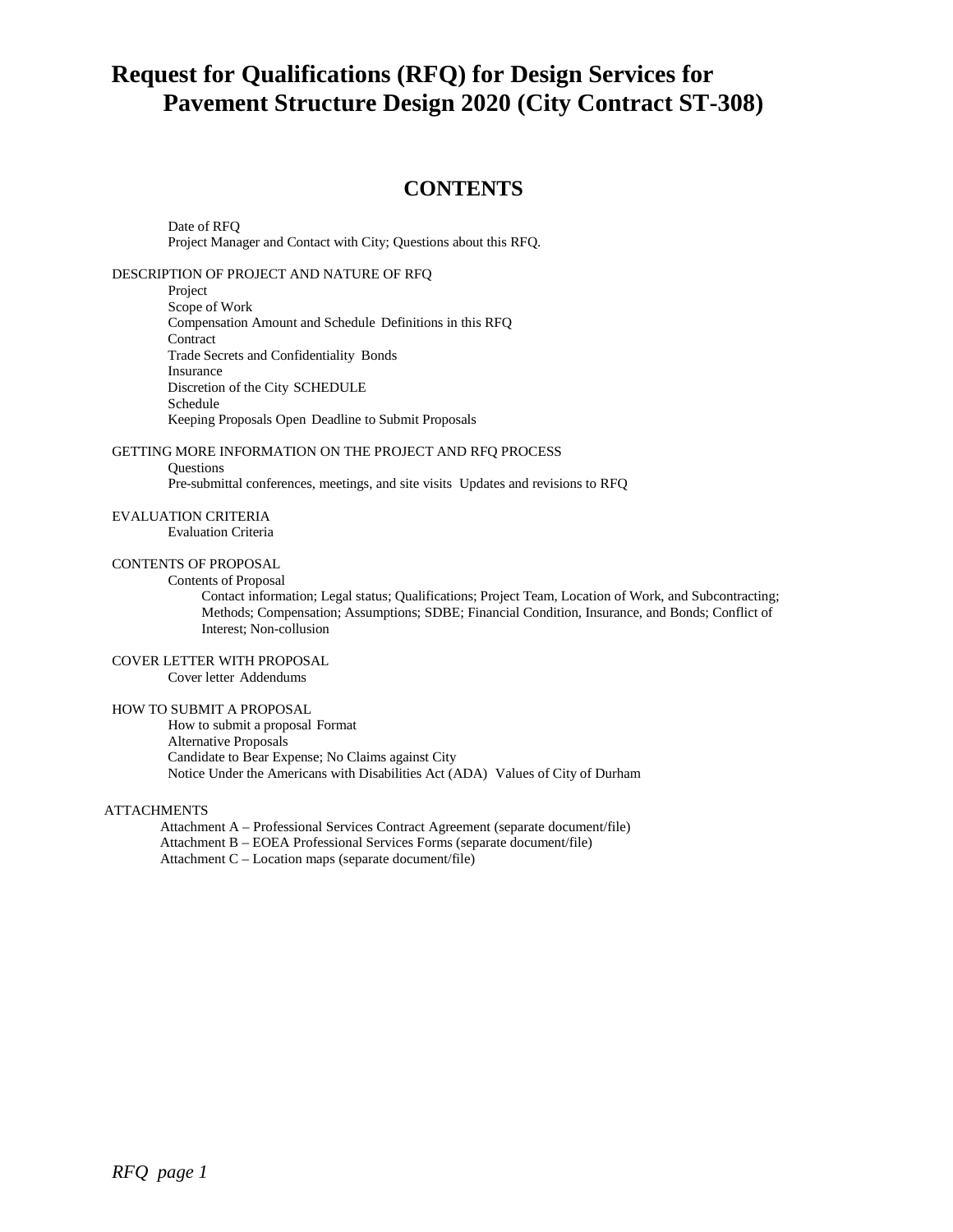# **Request for Qualifications (RFQ) for Design Services for Pavement Structure Design 2020 (City Contract ST-308)**

# **10. Date of RFQ**: Monday, August 12, 2019

#### **20. Project Manager and Contact with City; Questions about this RFQ.**

Direct questions and concerns to

Attn: Thomas Wilcoxson Engineering Services Department of Public Works 101 City Hall Plaza, Suite 3100 Durham, NC 27701-3329 Phone: (919) 560-4326 ext. 30296 Fax: (919) 560-4316 [Thomas.Wilcoxson@durhamnc.gov](mailto:Thomas.Wilcoxson@durhamnc.gov)

If you have concerns about this RFQ that you believe are not being addressed by the project manager, please contact

Attn: Ed Venable Engineering Services Department of Public Works 101 City Hall Plaza, Suite 3100 Durham, NC 27701-3329 Phone: (919) 560-4326 ext. 30233 Fax: (919) 560-4316 [Ed.Venable@DurhamNC.gov](mailto:Ed.Venable@DurhamNC.gov)

# **DESCRIPTION OF PROJECT AND NATURE OF RFQ**

**30. Project**. This is a Request for Qualifications (RFQ) from qualified firms (Engineers) to design services for pavement structure testing and designs in the City of Durham.

**40. Scope of Work**. The City is soliciting a person or firm to provide design services for the Pavement Structure Design Project.

The selected consultant will be asked to perform the following activities for the project:

*Design the pavement structures for roads –* The Contractor shall collect necessary information via coring and other methods and will provide a practical solution for the full rebuilding of the pavement structure at the following locations in the City of Durham, North Carolina:

- South Roxboro St. from East Umstead ST. to Lodge St.
- Sprunt Ave. from LaSalle St. to Hillandale Rd.
- North LaSalle St from Hillsborough Rd. to Sprunt Ave.
- Campus Walk from Morreene Rd to LaSalle St.
- Ninth St from West Club Blvd to Safeway St.
- Hood from Ramseur St. to East Main St.
- Fulton St from Erwin Rd. to HWY 147
- Alexander Ave. from Duke University Rd. to Erwin Rd.

*Traffic and Pedestrian Control – During coring* the Contractor will check traffic and pedestrian control on site to ensure compliance with current MUTCD standards. This includes ensuring proper pedestrian detours.

**50. Compensation Amount and Schedule**. Progress payments will be made on a monthly basis reflective of the deliverables. Some months will involve a high level of activity, while other months will only involve a modest amount of monitoring of the activities of others as they perform their work. The contract will last one month.

**60. Definitions in this RFQ: City, RFQ, Proposal, Candidate, Consultant, Should**. Unless the context indicates otherwise – (a) The expressions "RFQ," "this RFQ," and "the RFQ" refer to this document as it may be amended or updated. (b) "City" and "city" mean the City of Durham. (c) The "proposal" is the response of a person, firm, or corporation proposing to provide the services sought by this RFQ. (d) The word "Candidate" or "candidate" is the person, firm, or corporation that submits a proposal or that is considering submitting a proposal. (e) The word "Consultant" or "Consultant" is the person,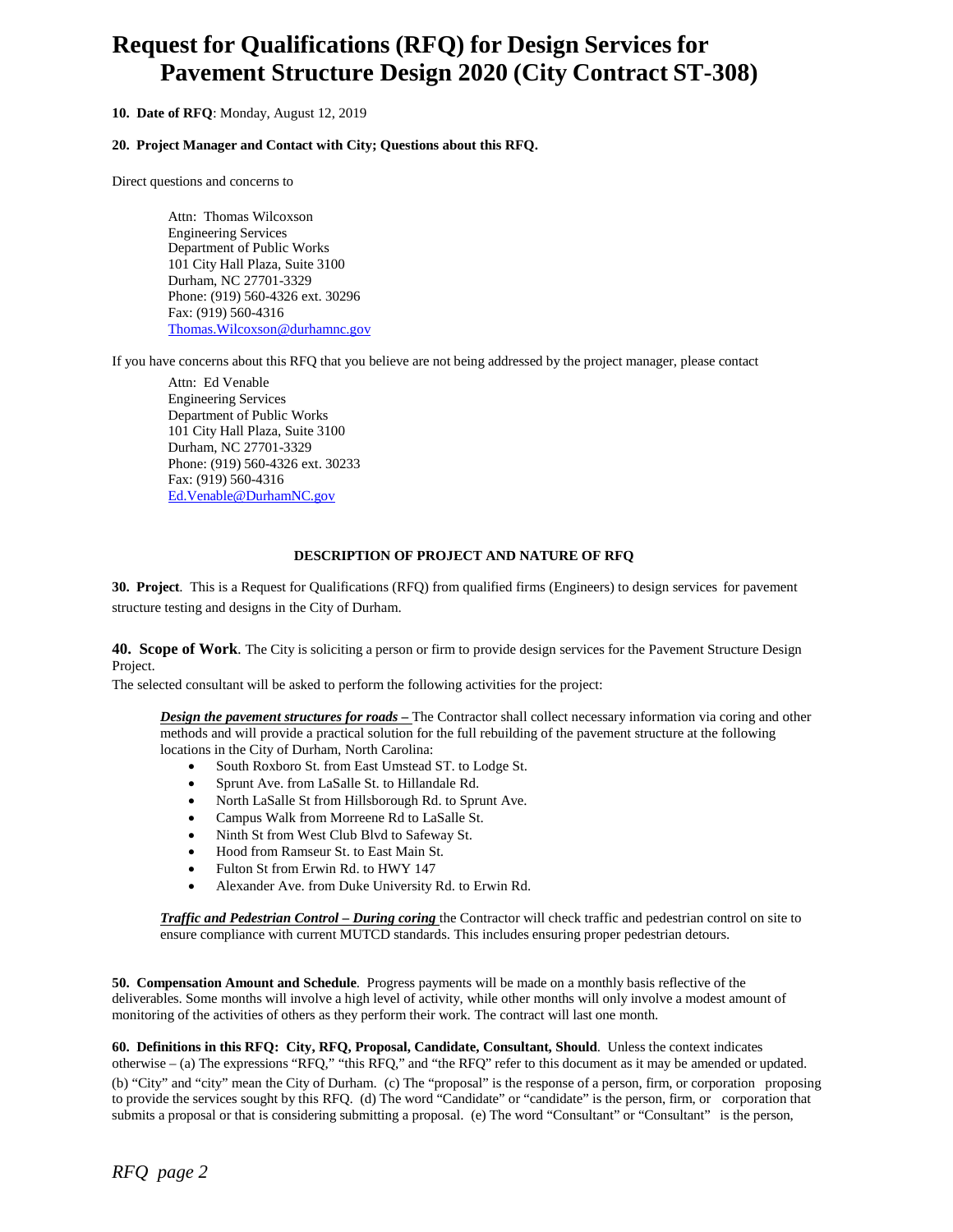firm, or corporation with which the City enters into a contract to provide the services sought by this RFQ. That is, "Consultant" generally refers to a successful candidate that has obtained a fully executed contract with the City, while "candidate" is generally reserved to the stage before a contract has been signed. (f) The word "should" is used to tell candidates what the City thinks it wants and/or what the project manager thinks is best. Candidates that want to increase the likelihood of being selected will, in general, do what the RFQ says candidates "should" do, but failure to comply with all "shoulds" will not necessarily and automatically result in rejection.

**70. Contract**. The City anticipates that the conclusion of the RFQ process will be a contract between the City and the successful candidate under which the successful candidate will provide the goods and services generally described in this RFQ. It is the City's intention to use the contract that is attached as Attachment A, modified and filled in to reflect the RFQ and the proposal. If a candidate objects to any of the contract, it should state the objections in its proposal.

**80. Trade Secrets and Confidentiality.** As a general rule, all submissions to the City are available to any member of the public. However, if materials qualify as provided in this section, the City will take reasonable steps to keep trade secrets confidential.

Definitions.

In this section (Trade Secrets and Confidentiality) –

The term "candidate" includes the candidate as Consultant (that is, after it is a party to a contract with the City). The term "trade secret" means business or technical information, including but not limited to a formula, pattern, program, device, compilation of information, method, technique, or process that:

a. Derives independent actual or potential commercial value from not being generally known or readily ascertainable through independent development or reverse engineering by persons who can obtain economic value from its disclosure or use; and

b. Is the subject of efforts that are reasonable under the circumstances to maintain its secrecy.

The existence of a trade secret shall not be negated merely because the information comprising the trade secret has also been developed, used, or owned independently by more than one person, or licensed to other persons. The term "record" means all documents, papers, letters, maps, books, photographs, films, sound recordings, magnetic or other tapes, electronic data-processing records, artifacts, or other documentary material, regardless of physical form or characteristics, received by the City of Durham in connection with the candidate's proposal.

**(a) Designation of Confidential Records.** To the extent that the candidate wishes to maintain the confidentiality of trade secrets contained in materials provided to the City, the candidate shall prominently designate the material with the words "trade secrets" at the time of its initial disclosure to the City. The candidate shall not designate any material provided to the City as trade secrets unless the candidate has a reasonable and good-faith belief that the material contains a trade secret. When requested by the City, the candidate shall promptly disclose to the City the candidate's reasoning for designating material as trade secrets; the candidate may need to label parts of that reasoning as trade secrets. In providing materials to the City, the candidate shall make reasonable efforts to separate those designated as trade secrets from those not so designated, both to facilitate the City's use of the materials and to minimize the opportunity for accidental disclosure. For instance, if only a sentence or paragraph on a page is a trade secret, the page must be marked clearly to communicate that distinction. To avoid mistake or confusion, it is generally best to have only trade secret information on a page and nothing else on that page.

To the extent authorized by applicable state and federal law, the City shall maintain the confidentiality of records designated "trade secrets" in accordance with this section. Whenever the candidate ceases to have a good-faith belief that a particular record contains a trade secret, it shall promptly notify the City.

**(b) Request by Public for Access to Record.** When any person requests the City to provide access to a record designated as a trade secret in accordance with subsection (a) above, the City may

(1) decline the request for access,

(2) notify the candidate of the request and that the City has provided, or intends to provide, the person access to the record because applicable law requires that the access be granted, or

(3) notify the candidate of the request and that the City intends to decline the request.

Before declining the request, the City may require the candidate to give further assurances so that the City can be certain that the candidate will comply with subsection (c) below.

**(c) Defense of City**. If the City declines the request for access to a record designated as trade secrets in accordance with subsection (a), then, in consideration of the promises in (b) above and for considering the candidate's proposal, the candidate agrees that it shall defend, indemnify, and save harmless Indemnitees from and against all Charges that arise in any manner from, in connection with, or out of the City's non-disclosure of the records. In providing that defense, the candidate shall at its sole expense defend Indemnitees with legal counsel. The legal counsel shall be limited to attorneys reasonably acceptable to the City Attorney.

Definitions. As used in this subsection (c), "Charges" means claims, judgments, costs, damages, losses, demands, liabilities, fines, penalties, settlements, expenses, attorneys' fees, and interest. Indemnitees" means the City, and

officers, officials, independent Consultants, agents, and employees, of the City. "Indemnitees" does not include the candidate. The City may require the candidate to provide proof of the candidate's ability to pay the amounts that may reasonably be expected to become monetary obligations of the candidate pursuant to this section. If the candidate fails to provide that proof in a timely manner, the City shall not be required to keep confidential the records whose non-disclosure gives rise to the potential monetary obligation. Nothing in this agreement shall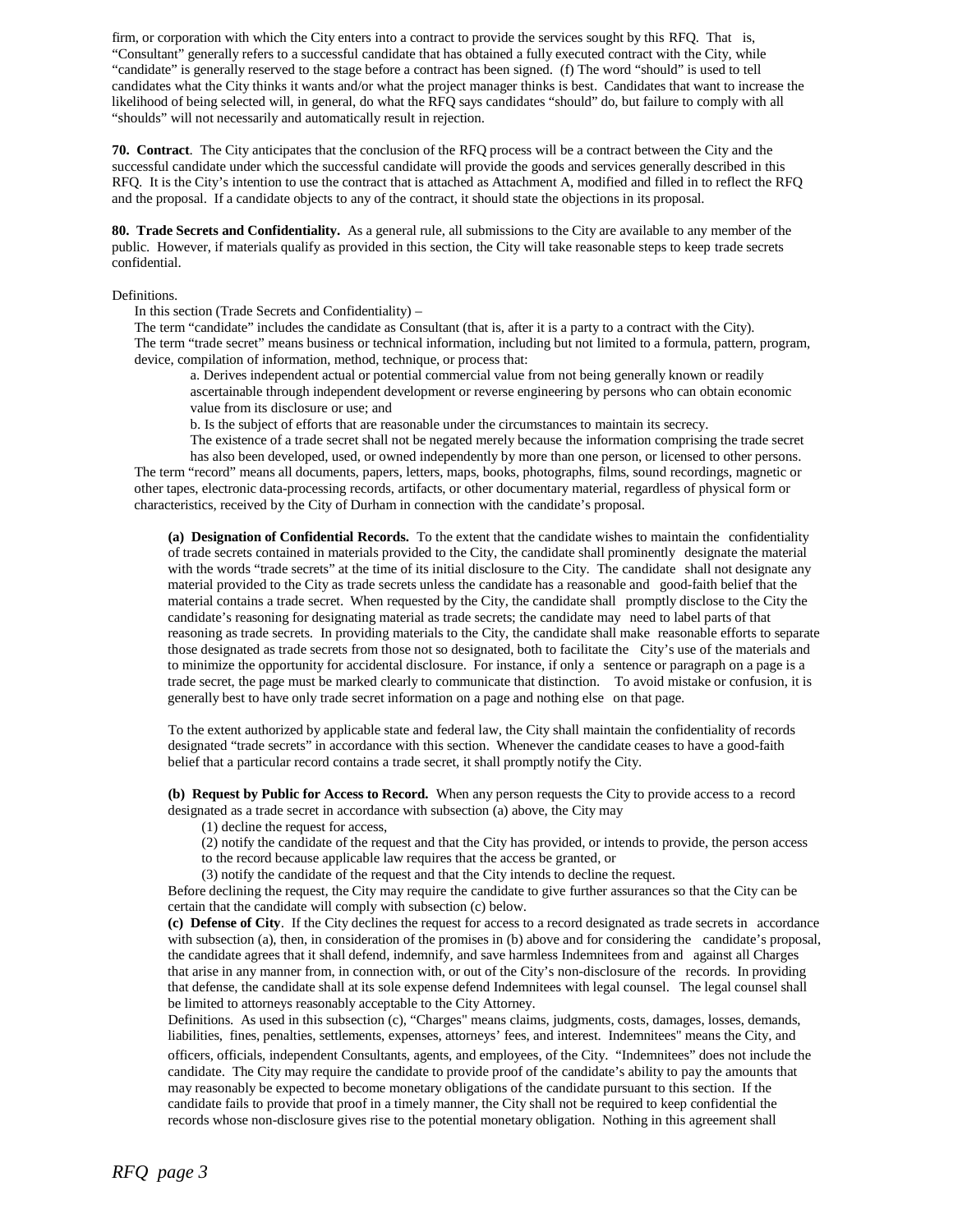require the City to require any person (including the City itself) to be placed in substantial risk of imprisonment, of being found by a court to be in contempt, or of being in violation of a court order. This subsection (c) is separate from and is to be construed separately from any other indemnification and warranty provisions in the contract between the City and the candidate.

### **85. Reserved.**

**90. Bonds.** No performance bond or payment bond is required for this contract.

**100. Insurance**. Consultant agrees to maintain, on a primary basis and at is sole expense, at all times during the life of this Contract the following coverage's and limits. The requirements contained herein, as well as City's review or acceptance of insurance maintained by Consultant is not intended to and shall not in any manner limit or qualify the liabilities or obligations assumed by Consultant under this Contract. All insurance companies must be authorized to do business in North Carolina and have no less than an A VIII rating or better.

- a) Automobile Liability Limits of no less than \$1,000,000 Combined Single Limit. Coverage shall include liability for Owned, Non-Owned and Hired automobiles. In the event Consultant does not own automobiles, Consultant agrees to maintain coverage for Hired and Non-Owned Auto Liability, which may be satisfied by way of endorsement to the Commercial General Liability policy or separate Auto Liability policy. Automobile coverage is only necessary if vehicles are used in the provision of services under this Contract and/or are brought on a City of Durham site
- b) Workers' Compensation & Employers Liability Consultant agrees to maintain Worker's Compensation Insurance in accordance with North Carolina General Statute Chapter 97 and with limits of no less than \$1,000,000 each accident, each employee and policy limit.
- c) Umbrella or Excess Liability Consultant may satisfy the minimum liability limits required above under an Umbrella or Excess Liability policy. There is no minimum Per Occurrence limit of liability under the Umbrella or Excess Liability, however, the Annual Aggregate limits shall not be less than the highest 'Each Occurrence' limit for required policies. Consultant agrees to endorse City of Durham as an 'Additional Insured' on the Umbrella or Excess Liability, unless the Certificate of Insurance states the Umbrella or Excess Liability provides coverage on a 'Follow-Form' basis.
- d) Professional Liability Consultant agrees to maintain Professional Liability Insurance with limits no less than \$1,000,000, covering claims arising out of professional architect, engineers and surveyor's services performed in connection with this contract.
- e) Additional Insured Consultant agrees to endorse the City as an Additional Insured on the Commercial General Liability. The Additional Insured shall read 'City of Durham as its interest may appear'.
- f) Certificate of Insurance Consultant agrees to provide City of Durham a Certificate of Insurance evidencing that all coverage's, limits and endorsements required herein are maintained and in full force and effect, and Certificates of Insurance shall provide a minimum thirty (30) day endeavor to notify, when available, by Consultant's insurer. If Consultant receives a non-renewal or cancellation notice from an insurance carrier affording coverage required herein, or receives notice that coverage no longer complies with the insurance requirements herein, Consultant agrees to notify the City within five (5) business days with a copy of the non-renewal or cancellation notice, or written specifics as to which coverage is no longer in compliance.

The Certificate Holder address should read: City of Durham Public Works Dept./Engineering 101 City Hall Plaza, Ste. 3100 Durham, NC 27701

#### **110. Discretion of the City**.

A. The City of Durham reserves the right to reject any or all proposals.

B. NOTWITHSTANDING anything to the contrary in this document or in any addendums to this document, unless the contrary provision refers specifically to this provision, the City reserves the right (i) to negotiate changes of any nature with any candidate with respect to any term, condition, or provision in this document and/or in any proposals, whether or not something is stated to be mandatory and whether or not it is said that a proposal will be rejected if certain information or documentation is not submitted with it, and (ii) to enter into an agreement for some or all of the work with one or more persons, firms, or corporations that do not submit proposals. For example, all deadlines are for the administrative convenience or needs of the City and may be waived by the City in its discretion. This subparagraph B applies to the entire RFQ, including the UBE portions.

C. Where the City asks or tells candidates to do stated things, such as that a proposal should follow a stated format or that the candidate should do stated things in seeking the contract, the City may reject a proposal because it does not comply with those requests, so the candidate is adding to its risk of rejection by non-compliance. Still, the City may, in its discretion, waive non-compliance. This subsection (C) does not limit subsections (A) and (B).

D. Of course, once a contract is signed, the parties to the contract may enforce the contract according to its terms as allowed by applicable law.

#### **SCHEDULE**

**120. Schedule**. This schedule is the City's best estimate of the schedule that will be followed. If a component of this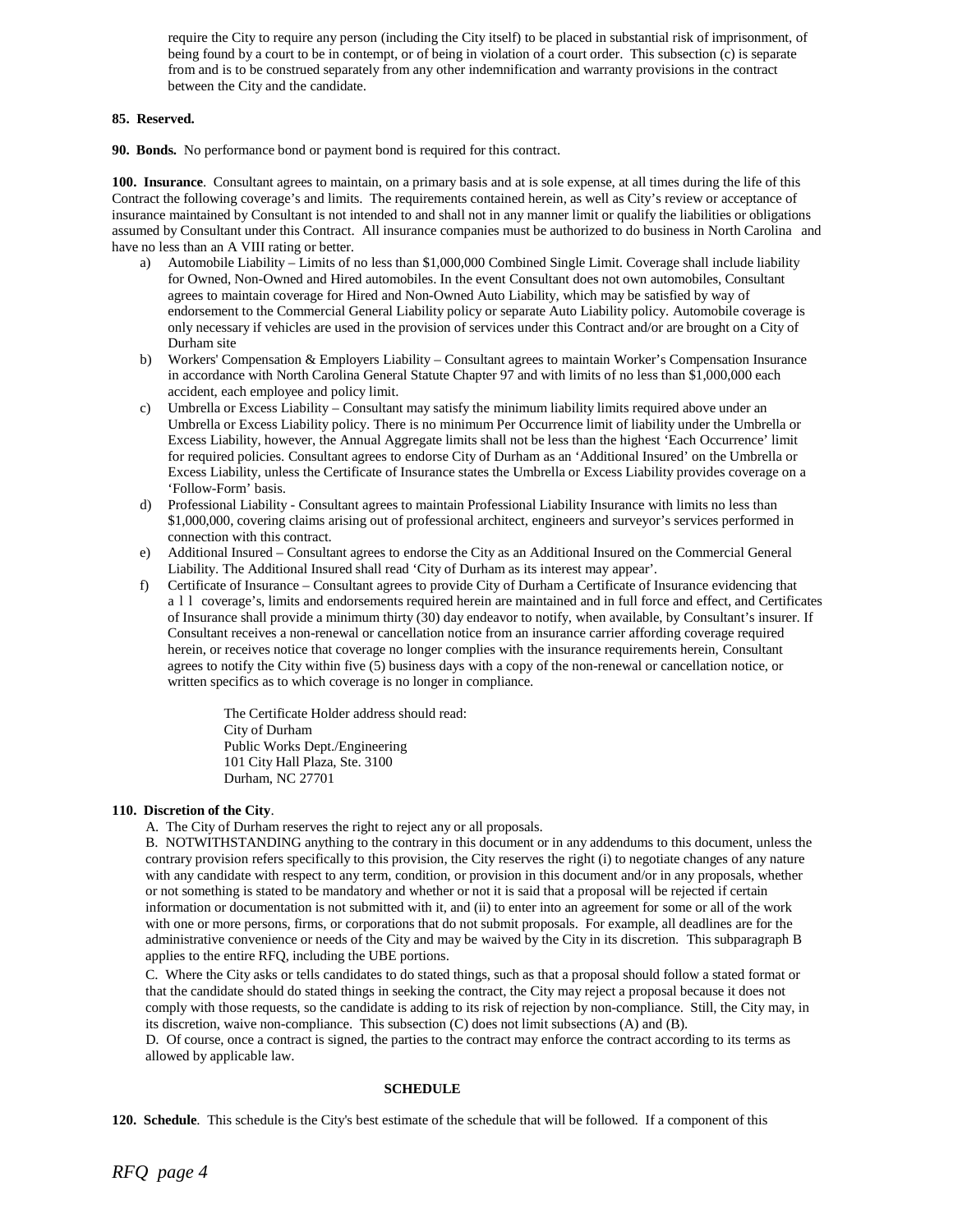schedule from the beginning to contract award is delayed, the rest of the schedule will be shifted by the same number of days.

Pre-Submittal Meeting: Tuesday, August 27, 2019 Last date for receipt of proposals: Wednesday, September 11, 2019 Conclude Contract Negotiations: Monday, September 16, 2019 City Manager and successful candidate sign contract: Monday, October 25 2019 Notice to Proceed: Monday, November 11, 2019 Contract End Date: Thursday, December 12, 2019

**130. Keeping Proposals Open**. All proposals will remain open and valid for the City to accept for a period of 90 days after the deadline for submission of proposals. The Project Manager may release candidates from this obligation by a written letter that specifically refers to this paragraph if he or she determines that the candidate and/or the proposal will not meet the City's needs

**140. Deadline to Submit Proposals.** Candidates should see that their proposals are received at the following address by 4:00 PM on Wednesday, September 11 2019:

Attn: Thomas Wilcoxson Engineering Services Department of Public Works 101 City Hall Plaza, Suite 3100 Durham, NC 27701

#### **GETTING MORE INFORMATION ON THE PROJECT AND RFQ PROCESS**

**150. Questions.** Questions about the RFQ and the RFQ process should be submitted to the project manager identified at the beginning of this RFQ.

**160. Pre-submittal conferences, meetings, and site visits**. The City will conduct a pre-submittal meeting on Tuesday August 27, 2019 at 2:00 PM on the third floor of City Hall, Public Works West Conference Room 3A. Attendees should already be familiar with this RFQ.

**170. Updates and revisions to RFQ**. If you have supplied the Project Manager with your preferred method of contact (email, fax, etc.), updates to this RFQ ("addendums" or "addenda") will be sent to you in that manner. This RFQ and addendums will be delivered to all SLBEs listed by EOEA.

#### **EVALUATION CRITERIA**

**180. Evaluation Criteria**. If an award is made, it is expected that the City's award will be to the candidate that agrees to meet the needs of the City. A number of relevant matters will be considered, including qualifications and cost.

#### **190. Understanding of the Project**

Proposals will be evaluated against the questions set out below.

- (a) How well has the candidate demonstrated a thorough understanding of the purpose and scope of the project?
- (b) How well has the candidate identified issues and potential problems related to the project?
- (c) How well has the candidate demonstrated that it understands the deliverables the City expects it to provide?
- (d) How well has the candidate demonstrated that it understands the City's schedule and can meet it?

#### **200. Methodology Used for the Project**

Proposals will be evaluated against the questions set out below.

- (a) How well does the methodology depict a logical approach to fulfilling the requirements of the RFQ?
- (b) How well does the methodology match and contribute to achieving the objectives set out in the RFQ?
- (c) How well does the methodology interface with the schedule in the RFQ?
- (d) How well do the example documents match City expectations?

#### **210. Management Plan for the Project**

Proposals will be evaluated against the questions set out below.

- (a) How well does the management plan support all of the project requirements and logically lead to the deliverables required in the RFQ?
- (b) How well is accountability completely and clearly defined?
- (c) Is the organization of the project team clear?
- (d) How well does the management plan illustrate the lines of authority and communication?
- (e) To what extent does the candidate already have the hardware, equipment, and licenses necessary to perform the contract?
- (g) Has the candidate offered alternate deliverables and gone beyond the minimum tasks necessary to meet the objectives of the RFQ?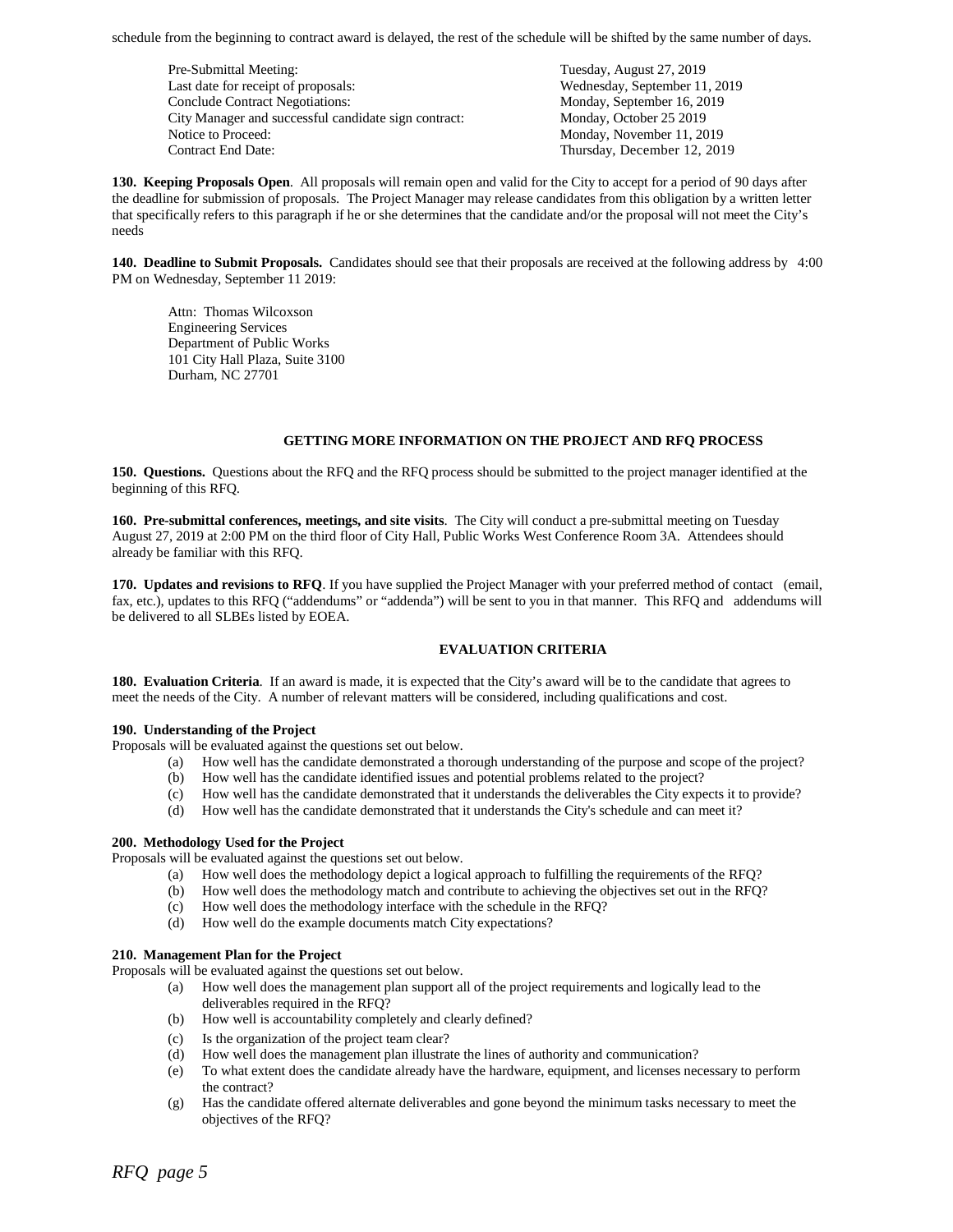- (h) Is the proposal practical and feasible?
- (i) How well have potential problems been identified?
- (j) Is the proposal responsive to all material requirements in the RFQ?

### **220. Experience and Qualifications**

Proposals will be evaluated against the questions set out below.

*Questions regarding the personnel.*

- (a) Do the individuals assigned to the project have experience on similar projects?
- (b) Are resumes complete and do they demonstrate backgrounds that are desirable for individuals engaged in the work the project requires?
- (c) How extensive are the applicable education and experience of the personnel designated to work on the project?
- (d) How knowledgeable are the candidate's personnel of the local area and how many individuals have worked in the area previously?

*Questions regarding the candidate:*

- (e) How well has the candidate demonstrated experience in completing similar projects on time and within budget?
- (f) How successful is the general history of the candidate regarding timely and successful completion of projects?
- 
- (g) Has the candidate provided letters of reference from clients?<br>
(h) If subcontractors will perform work on the contract. how well If subcontractors will perform work on the contract, how well do they measure up to the evaluation used for the candidate?

#### **230. Contract Cost**

When soliciting for architects, engineers, surveyors, and CMARs, the best firm is identified without regard to cost.

#### **240. Contents of proposal.**

#### **CONTENTS OF PROPOSAL**

The proposal should include sections, numbered as follows:

1. **Contact information**. Include the candidate's name and address, and the contact information (name, mailing address, email address, fax number, and telephone number) of the person whom the City should contact regarding the proposal.

2. **Legal Status of the Candidate and Signers**. State the full, exact name of the candidate. State whether the candidate is an individual, corporation, limited partnership, general partnership, limited liability company, professional corporation, professional association, etc. If it is anything other than an individual or a general partnership, specify the State under which the entity is organized. If the State under which the entity is organized is not North Carolina, specify whether the candidate has received a certificate of authority from the N. C. Secretary of State to transact business in North Carolina. State whether the entity is in existence at the time the proposal is submitted, and if not, whether and when the candidate intends to officially form the entity. State the names and titles of the individuals who will sign the contract with the City.

3. **Qualifications, References, and Licenses**. This part should include the candidate's experience on similar projects and include references and how to contact them. List the candidate's current licenses that are pertinent to this project.

4. **Project Team, Location of Work, and Subcontracting**. State the names and qualifications of the individuals who will have responsibility for this project

5. **Methods and Procedures**. State how the work will be accomplished. Explain if one individual will be in responsible charge or a team approach will be used. Please provide copies of sample curb ramp designs and sample traffic and pedestrian control plans.

6. **Compensation**. See section 50 (**Compensation Amount and Schedule**) above.

7. **Assumptions regarding City of Durham Actions and Participation**. If your proposal assumes that the City will take certain actions, provide facilities, or do anything else, you should state these assumptions explicitly.

8. **UBE Participation**. It is the policy of the City to provide equal opportunities for City contracting for underutilized firms owned by minorities and women doing business in the City's Contracting Marketplace. It is further the policy of the City to prohibit discrimination against any firm in pursuit of these opportunities, to conduct its contracting activities so as to prevent such discrimination, to correct present effects of past discrimination and to resolve complaints of discrimination. This policy applies to all professional services categories.

There are no MUBE or WUBE goals for this project. In accordance with the Ordinance, all Consultants are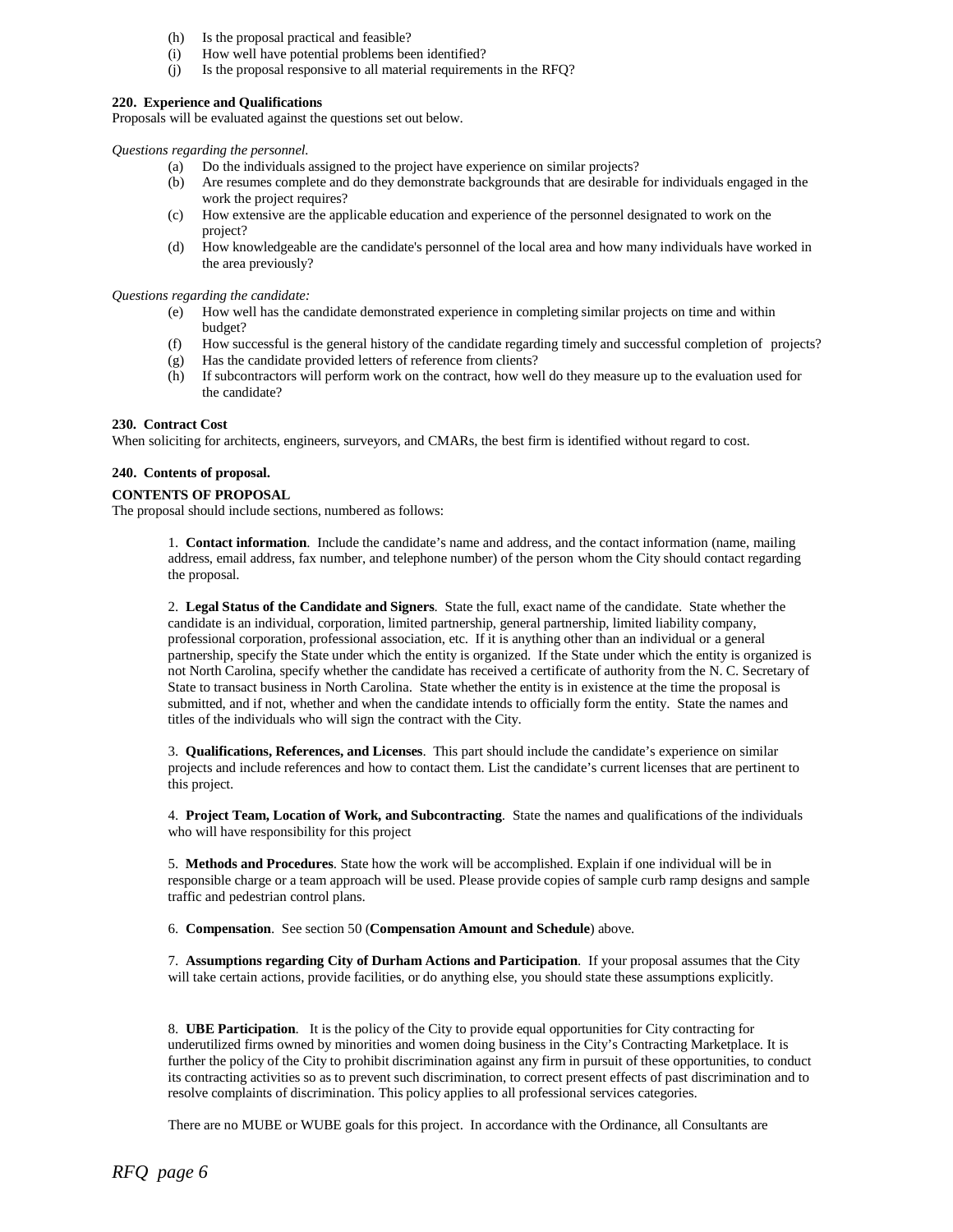required to provide information requested in the Professional Services Forms package (Attachment B). It is the intention of the City that proposals that do not contain the appropriate, completed Professional Services Forms will be deemed non-responsive and ineligible for consideration and that the Participation Documentation and the Employee Breakdown documents are required of all Consultants. In lieu of the Employee Breakdown, Consultants may submit a copy of the current EEO-1 form (corporate basis). Other forms in the package should be used as needed.

The Department of Equal Opportunity/Equity Assurance is responsible for the Equal Business Opportunity Program. All questions about Professional Services Forms should be referred to Deborah Giles or other department staff at (919) 560- 4180.

#### 9. **Financial Condition, Insurance, and Bonds**. Not applicable.

10. **Conflict of Interest**. If the candidate has any grounds to believe there could be a conflict of interest, such as that a City employee who is involved in awarding the contract has a connection with the candidate, please explain.

11. **Non-collusion**. This RFQ constitutes an invitation to propose. Sign the following and include it with your response:

#### NON-COLLUSION AFFIDAVIT

By executing this proposal, I certify that this proposal is submitted to the City of Durham competitively and without collusion. I am authorized to represent the candidate both in submitting this bid and in making this Non-Collusion Affidavit. To the best of my knowledge and belief, (1) the candidate has not violated N. C. General Statute section 133-24 in connection with the proposal, (2) the candidate has not entered into any agreement, participated in any collusion, or otherwise taken any action in restraint of free competitive bidding in connection with its proposal, and (3) the candidate intends to do the work with its own bonafide employees or subcontractors and is not bidding for the benefit of another contractor. The neuter includes the masculine and the feminine. The candidate to which this Non-Collusion Affidavit refers is:

| (insert name of candidate)                                                                    |                                                                                                                                                                                                                                   |
|-----------------------------------------------------------------------------------------------|-----------------------------------------------------------------------------------------------------------------------------------------------------------------------------------------------------------------------------------|
|                                                                                               | (signature of individual)                                                                                                                                                                                                         |
|                                                                                               | ACKNOWLEDGMENT                                                                                                                                                                                                                    |
|                                                                                               | Type or print name of the individual who signed the affidavit:                                                                                                                                                                    |
| Type or print the name of Notary Public signing this acknowledgment:                          |                                                                                                                                                                                                                                   |
| Place where acknowledgment occurred: County of ________________________, State of ___________ |                                                                                                                                                                                                                                   |
|                                                                                               |                                                                                                                                                                                                                                   |
| acknowledged signing the foregoing affidavit.                                                 | I, the Notary Public named above, certify (1) the individual named above personally appeared before me this day,<br>(2) I have personal knowledge, or satisfactory evidence, of the individual's identity; and (3) the individual |
|                                                                                               | <b>Notary Public</b>                                                                                                                                                                                                              |
| My commission expires:                                                                        |                                                                                                                                                                                                                                   |
|                                                                                               |                                                                                                                                                                                                                                   |

**COVER LETTER WITH PROPOSAL**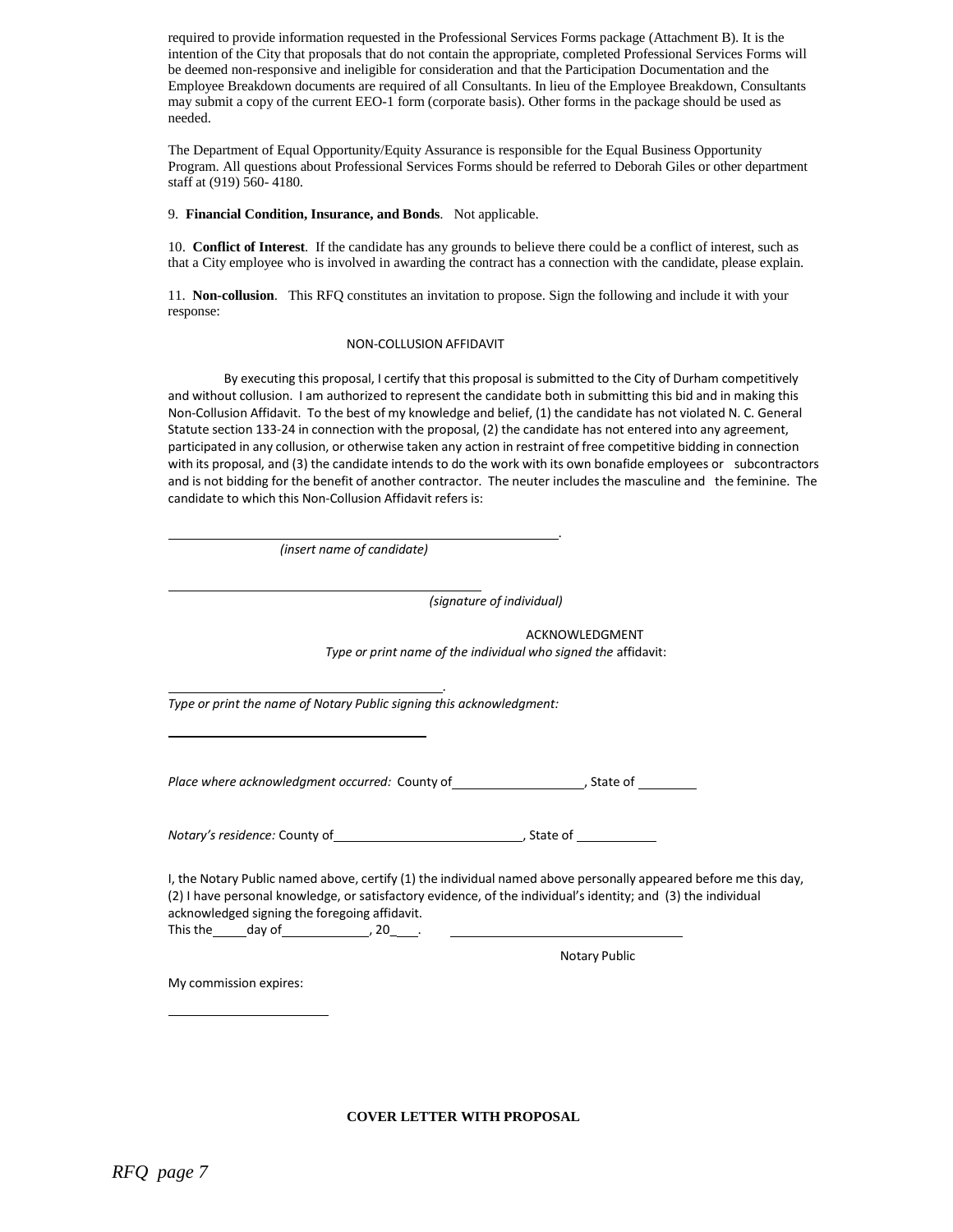**250. Cover letter**. The proposal should contain a cover letter, signed by a principal of the candidate. The cover letter should contain the following statement:

The undersigned, whose title and position with the candidate are stated next to or beneath his or her signature, has the authority to submit this proposal (including this cover letter) on behalf of the candidate in response to the City of Durham's Request for Proposals.

Unless otherwise clearly stated in this response to the RFQ, our proposal accepts the terms and conditions stated in the RFQ, including the description of services to be performed and the provisions of the contract to be signed.

The cover letter should contain one of the following two paragraphs A or B. If (i) the cover letter lacks both paragraph A and paragraph B, or (ii) the cover letter contains paragraph A but fails to comply with the instructions in the section of the RFQ titled "Trade Secrets and Confidentiality," the City may treat everything it receives from the candidate as NOT trade secret or confidential, and the City may disclose to the public everything it receives from the candidate.

A. With respect to all trade secrets that the candidate may submit to the City in connection with this proposal or the contract, if the contract is awarded to the candidate, the candidate shall comply with the section of the RFQ titled "Trade Secrets and Confidentiality," including all of its subsections, including the subsection titled "Defense of City." The candidate acknowledges that the City will rely on the preceding sentence.

*-or-*

B. The candidate is not submitting any trade secrets to the City in connection with this proposal or the contract; if the contract is awarded to the candidate, the candidate will not submit any trade secrets to the City in connection with this proposal or the contract. The candidate acknowledges that the City will rely on the preceding sentence.

In addition, the cover letter should also contain the following statement:

This proposal is not an offer, and the candidate retains the right to decline to enter into a contract with the City for this project.

**260. Addendums**. The cover letter should list the last addendum that the City issues for this RFQ, with a statement such as The undersigned candidate has read all the addendums issued by the City for this RFQ, through and including Addendum No. . In that blank the candidate should list the number of the last addendum.

# **HOW TO SUBMIT A PROPOSAL**

#### **270. How to submit a proposal**.

Candidates should submit their proposals in a sealed envelope. The envelope should be addressed for delivery to the Project Manager at the address shown in the "Project Manager and Contact with City" section at the beginning of this RFQ.

Write the following prominently on the outside of the envelope: **Request for Qualifications (RFQ) for Pavement Structure Design 2020 (City Contract ST-308)**

Proposals are to be received no later 4:00 PM on Wednesday September 11, 2019. Proposals should not be made by email or fax.

**280. Format.** Submit one copy of the proposal and a memory stick with a PDF of the proposal. Proposals should be no longer than 10 pages front and back excluding the cover page, resumes, sample plans, and EOEA documents.

**290. Alternative Proposals**. If you wish to submit a proposal that does not comply with the City's standards and expectations, consider submitting two proposals: a proposal that complies, plus a proposal that does not comply, so that your "non-compliant" version can be considered as an alternative if the City is interested. This will allow your compliant version to be considered if the City remains steadfast on applying the standards and expectations.

**300. Candidate to Bear Expense; No Claims against City**. No candidate will have any claims or rights against the City arising out of the participation by a candidate in the proposal process. No candidate will have any claims or rights against the City for the City's failure to award a contract to it or for awarding a contract to another person, firm, or corporation, regardless of whether the other person, firm, or corporation participated in the RFQ process or did not submit a proposal that complied with the RFQ. A notice of award will not constitute acceptance by the City; the City's only method of acceptance is the City's execution of a formal contract in accordance with law.

# **310. Iran Divestment Act Certification**

The Contractor certifies that, if it submitted a successful bid for this contract, then as of the date it submitted the bid, the Contractor was not identified on the Iran List. If it did not submit a bid for this contract, the Contractor certifies that as of the date that this contract is entered into, the Contractor is not identified on the Iran List. It is a material breach of contract for the Contractor to be identified on the Iran List during the term of this contract or to utilize on this contract any subcontractor that is